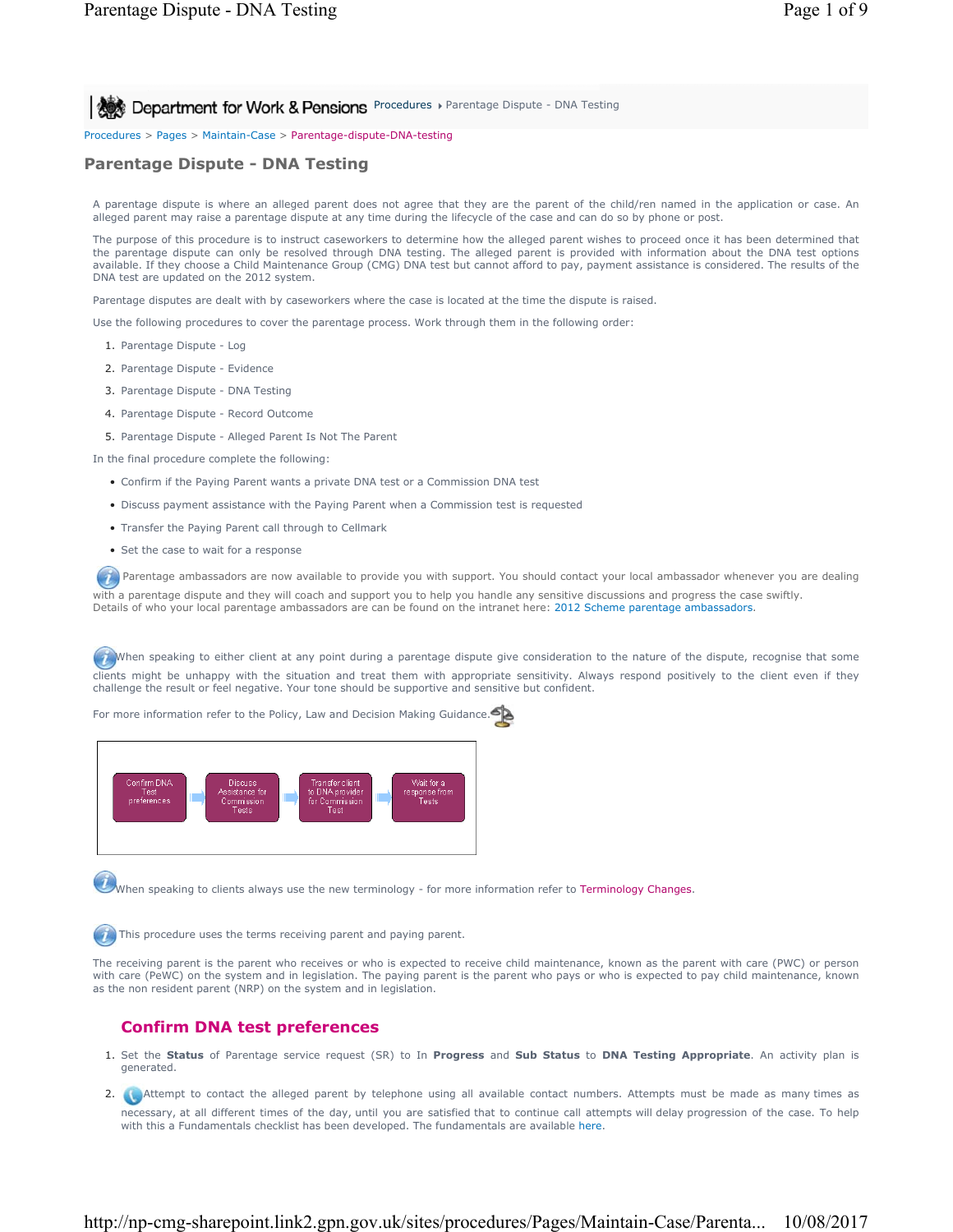- 3. Explain the DNA test options available to the alleged parent to allow them to make an informed choice:
	- Child Maintenance Group (CMG) or private test
	- How a CMG test is carried out including the information that not all local GP surgeries can take DNA test samples
	- How a private test is carried out
	- Information on DNA test fees (see step 9 for cost table)

After you have explained the available testing process, including how samples are taken; confirm the alleged parent is content to continue with the process. If the alleged parent has any concerns or religious objections to giving a blood sample, explain that DNA testing requires only a swab to be taken from the inside of the cheek.

The alleged parent should be encouraged to have DNA testing through the Commission rather than a private company. When using the Commission testing better support is available to the client.

4. **Co** Explain also that they are required to pay for the test upfront and that this is only refunded if it is a CMG test and they are proved not to

be the parent of the child. For more information refer to the Policy, Law and Decision Making Guidance.

- 5. **ISSUE CMSL0103** if the following apply:
	- unable to contact the alleged parent by telephone
	- the alleged parent refuses to repay the costs if they are proved to be the parent

Set the SR **Status** to **Wait** and **Sub Status** to **Awaiting DNA Preference** to await contact from the alleged parent. Set the **Wait** for 14 days. If the alleged parent:

- Doesn't respond by the due date
- Accepts parentage
- Declines to undergo DNA testing or repay the costs of DNA testing

Parentage is assumed and the dispute closed. For more information refer to Parentage Dispute - Record Outcome. For more information on assumed parentage refer to the Policy, Law and Decision Making Guidance.

- 6. If the alleged parent wants to do a private test at this stage, explain that the CMG can't offer any payment assistance on private tests, if this is acceptable to the alleged parent, select the parentage SR and update **NRP Wishes To Continue** by selecting **Y** or **N** from the dropdown<br>list. Update the **Test Preference** dropdown to **Private**. To complete action go to
- If the alleged parent is undecided explain that they must make a decision within seven days. Explain that if they do not agree to DNA testing 7. then parentage can be assumed (pre-calculation) or the parentage dispute will be rejected and their liability will continue (post-calculation). Update the **Status** to **Wait** and **Sub Status** to **Awaiting DNA Preference**.
- 8. If the alleged parent states that they cannot afford to pay the cost of the DNA test, consider if the alleged parent is eligible for payment

assistance. During the provisional calculation stage a breakdown of the alleged parent's ability to pay is performed. Go to the most recent Calculation SR and select the Calculation Breakdown button to view the alleged parent' finances. Make a note of any decision made with<br>regard to payment assistance including the amount, if awarded, within the Notes of the alleged parent that, if eligible to pay, they must agree to repay the cost of the DNA test if they are proven to be the parent of the child/ren. The offering of payment assistance is discretionary, however, a Team Leader must agree to the offer of payment assistance and update the **Parentage SR notes** to confirm the offer of payment assistance before continuing.

For more information on payment for DNA testing and to see if the alleged parent can receive assistance refer to the Policy, Law and Decision Making Guidance.

When payment assistance has been agreed for the paying parent unless they have any questions regarding the DNA process there won't be a need to warm transfer them to Cellmark.

If the alleged parent does qualify for payment assistance, and has agreed to repay the cost of the DNA test, update **Test Payment Method** 9. in the system to show that the A/NRP qualifies for payment assistance. In the **Case** and **SR Notes** field add the DNA cost and include "Alleged parent has agreed to repay DNA test if proven to be the parent". If there is more than one qualifying child (QC) to be tested, apportion the cost of the DNA test across each Parentage dispute SR, and ensure an equal split on each. Please see the table below for the actual costs.

Where the alleged parent has paid DNA costs for a parentage dispute on a linked 1993/2003 scheme case within the last six months

they will not have to have a further sample taken for this 2012 scheme parentage dispute so the sampling cost will be reduced by £27.50. The cost of the 2012 scheme DNA test will be reduced by £46.50 as their sample will have been analysed for the 1993/2003 scheme case parentage dispute.

| No. of People | <b>DNA Cost</b> | Sampling Cost | <b>Admin Cost</b> | <b>Total Excl VAT</b> | <b>VAT</b> | <b>Total in. VAT</b> |
|---------------|-----------------|---------------|-------------------|-----------------------|------------|----------------------|
| з             | £139.50         | £66.00        | £10.00            | £215.50               | £43.10     | £258.60              |
| 4             | £186.00         | £77.00        | £10.00            | £273.00               | £54.60     | £327.60              |
| 5             | £232.50         | £88.00        | £10.00            | £330.50               | £66.10     | £396.60              |
| 6             | £279.00         | £99.00        | £10.00            | £388.00               | £77.60     | £465.60              |

If there are more than six participants, £11.00 is added for each extra sample taken plus VAT at the rate of 20%. In addition for each extra DNA test a further £46.50 is added, plus VAT at the rate of 20%.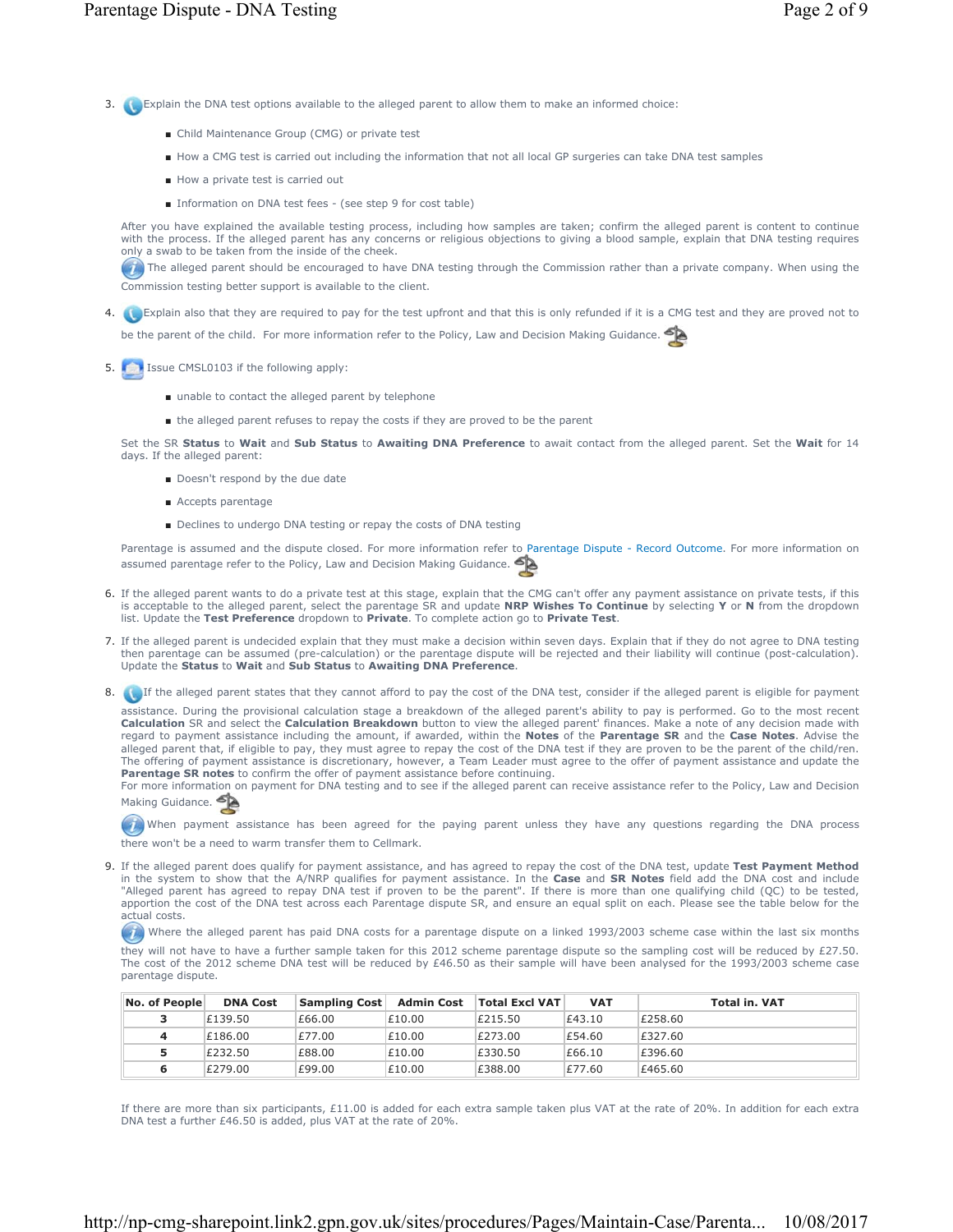- 10. Access the parentage SR and update **NRP Wishes To Continue** by selecting **Y** or **N** from the dropdown list.
- 11. From the Test Preference dropdown list choose the appropriate option:
	- Commission (CMG) go to **Commission Test**
	- Refuse test for more information refer to Parentage Dispute Record Outcome
	- No response for more information refer to Parentage Dispute Record Outcome

#### Private Test

# **Manage private DNA test**

- 1. An alleged parent will only be given the option of a private DNA test once. If the alleged parent chooses a private test, explain in more detail what the process will be and give details of which DNA test providers are court approved and accepted by the CMG. Note that if the alleged parent does not know the receiving parent's address (and cannot provide it to the independent test company) then a private test cannot proceed. Make sure the alleged parent is aware that it is their responsibility to arrange the DNA test and provide the CMG with the result within timescales and explain what will happen if they do not do this by that date. For more information on private DNA testing refer to the Policy, Law and Decision Making Guidance
- Record the alleged parent's test preference on the system by accessing the drop down menu **DNA Test Preference**, selecting the **Private**  2. **Test** option and then selecting the appropriate DNA test provider from the list. Update the **PWC Needs To Be Tested** field.

#### **Team Leader Action**

Calculate the date that the results are due (40 working days from today) and manually input the **Result Due Date**. Set SR **Status** to **Wait**  3. and **Sub Status** to **Awaiting DNA Results.**

Team leaders must not move the case to the hopper when the SR **Sub Status** is set to **Awaiting DNA Results** in order to ensure that the DNA test results are received by the owning caseworker.

#### **Caseworker Action**

4. Send letter CMSL0108 along with FT0003 to the receiving parent to let them know that the alleged parent wishes to take a private DNA test.

 $\Lambda$  This letter is currently off system. Do not issue the system version. When selecting the letter recipient for the CMSL0108 you must ensure that the receiving parent is selected.

- 5. Set the SR **Status** to **Wait** and **Sub Status** to **Awaiting DNA Results**.
- 6. If the alleged parent gets in touch to let you know that they are unable to meet the agreed timescales and you agree that the alleged parent requires more time, determine how much extra time should be allowed. Ensure that the alleged parent is aware of the new due date and what will happen if they do not carry out the action by that date. Add notes to explain the situation and why you have allowed extra time. Update the **Parentage Dispute** SR **Sub Status** to **Result Due Date Extension – TL** and inform your TL.

#### Commission Test

# **Manage CMG DNA test**

1. If the alleged parent chooses a CMG DNA test then explain in more detail the process involved and timescales, and the consequences if

they fail to comply. For more information refer to the Policy, Law and Decision Making Guidance.

It is important that you make the paying parent aware of the importance of keeping to the timescales for DNA testing. By not keeping to the timescales the CMG may assume the disputed parentage.

- 2. **Let the receiving parent know that the alleged parent wishes to take a CMG DNA test and ask the receiving parent for their consent to** send their contact details to the DNA testing company. Consent can be given by phone but must be noted on the system. Advise the receiving parent to check the literature sent to them to confirm what documentation they need to supply when taking the test, for example photographs/ID documents. Explain what will happen if they do not give their consent.
- If they consent, update the Parentage SR field **PWC Wishes To Continue** to show **Y**. If they refuse to consent, update the field to show **N**  3. and go to Parentage Dispute - Record Outcome. To help you with this a Fundamental has been developed. Click here to view it. For more information on DNA testing consent refer to the Policy, Law and Decision Making Guidance.
- 4. Update the PWC to be tested field with Y. If the client is a PeWC, update this field with N.

It is important that you make the receiving parent aware of the importance of keeping to the timescales for DNA testing. By not keeping to the timescales the CMG may regard their refusal as a request for the application against the QC to closed.

5. Send CMSL0108 along with FT0003 to the receiving parent to let them know that the alleged parent wishes to take a CMG test and request their consent to send their contact details to the DNA testing provider. You must always send this letter even if you have called them to explain, if consent was given over the phone go to **step 7**.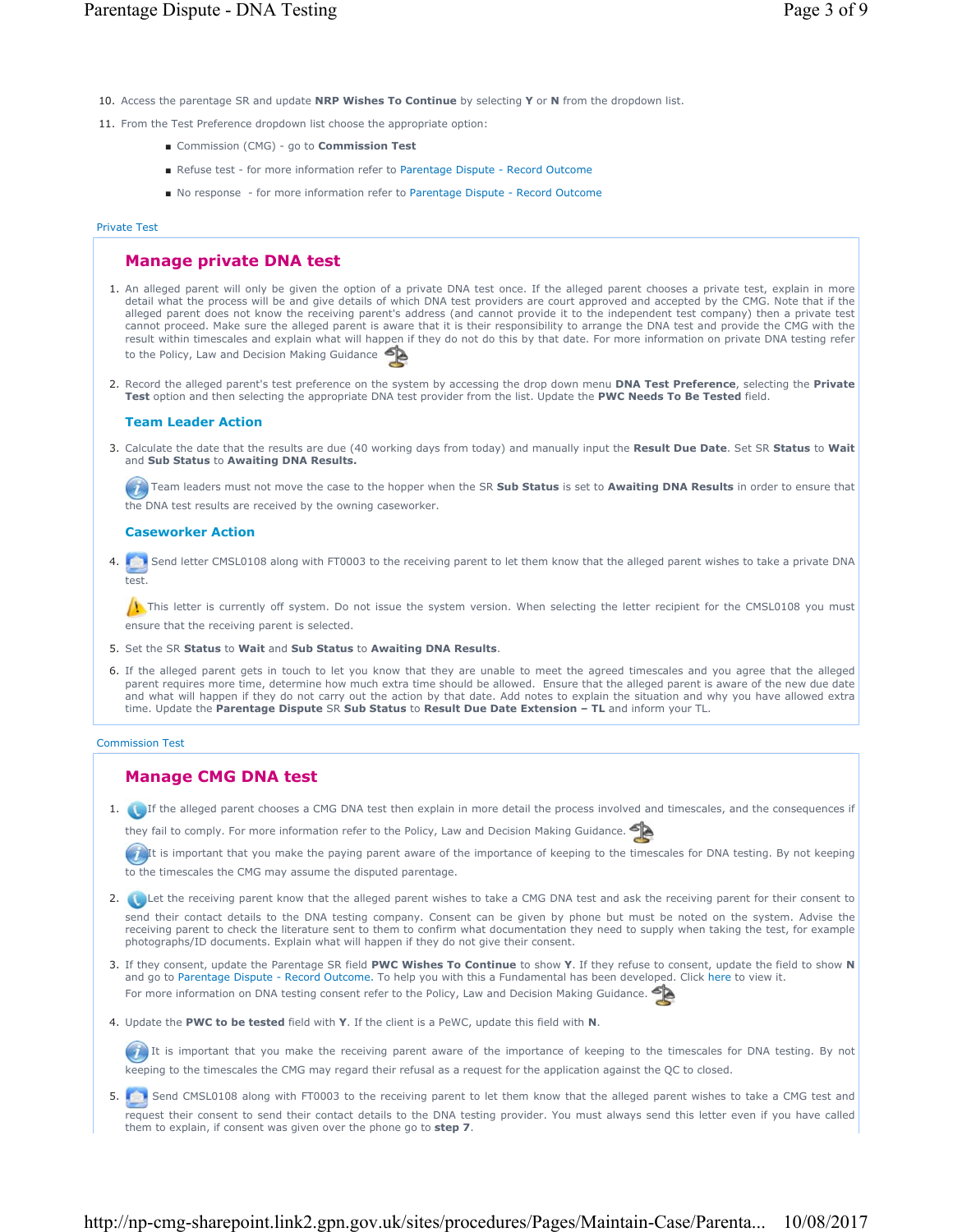|      | CMSL0108 is currently off system. Do not issue the system version please use the version that is in OSCAR.                                                                                                                                                                                                                                                                                                                                                                                                                                                                                                                                                                             |
|------|----------------------------------------------------------------------------------------------------------------------------------------------------------------------------------------------------------------------------------------------------------------------------------------------------------------------------------------------------------------------------------------------------------------------------------------------------------------------------------------------------------------------------------------------------------------------------------------------------------------------------------------------------------------------------------------|
|      | 6. If the receiving parent does not provide consent within seven days, send reminder letter CMSL0109 along with FT0003 to let them                                                                                                                                                                                                                                                                                                                                                                                                                                                                                                                                                     |
|      | know that the alleged paying parent wishes to take a CMG test. For more information refer to Parentage Dispute - Record Outcome. If the<br>receiving parent provided consent over the phone, there is no need to issue the reminder letter.                                                                                                                                                                                                                                                                                                                                                                                                                                            |
|      | CMSL0109 is currently off system. Do not issue the system version please use the version that is in OSCAR.                                                                                                                                                                                                                                                                                                                                                                                                                                                                                                                                                                             |
|      | 7. Once you have received consent from the receiving parent, create and complete the CMSL1103, ensuring full names are used, including any<br>middle names, and all the relevant fields are completed. Don't complete the Paying for Test field at this stage.<br>Currently the Email - Outbound (Third Party) isn't working, to complete this step refer to the steps laid out in CMSL1103 - Send to                                                                                                                                                                                                                                                                                  |
|      | <b>DNA provider - Contingency in Procedural Exceptions.</b>                                                                                                                                                                                                                                                                                                                                                                                                                                                                                                                                                                                                                            |
|      | 8. Contact the alleged parent and ask the alleged parent to pay for the DNA test upfront in order to continue with the DNA testing process.                                                                                                                                                                                                                                                                                                                                                                                                                                                                                                                                            |
|      | Details of costs can be found in Confirm DNA Test Preferences, step 9. This payment will be taken by the test provider when the call is<br>transferred. Advise the paying parent to check the literature sent to them to confirm what documentation they need to supply when taking<br>the test, for example photographs/ID documents.                                                                                                                                                                                                                                                                                                                                                 |
|      | 9. Update the Paying for Test field on the CMSL1103 and confirm that all information is correct. This form will need to be sent to the DNA test<br>provider along with the warm handover.                                                                                                                                                                                                                                                                                                                                                                                                                                                                                              |
|      | 10. If the alleged parent agrees to pay the cost of the test, update the system to show Test Payment Method as Paid to DNA Provider                                                                                                                                                                                                                                                                                                                                                                                                                                                                                                                                                    |
|      | and transfer the alleged parent to the DNA test provider using the conference call facility. Select the <b>Conference</b> button on the telephony                                                                                                                                                                                                                                                                                                                                                                                                                                                                                                                                      |
|      | toolbar To This automatically puts the client on hold and brings up the phone book. Once you have establish contact with Cellmark, select                                                                                                                                                                                                                                                                                                                                                                                                                                                                                                                                              |
|      | the conference button again to establish a three way call. Where the paying parent isn't paying for the test, there's no need to complete a<br>warm transfer, go to step 11.                                                                                                                                                                                                                                                                                                                                                                                                                                                                                                           |
|      | Between 6:00 pm and 8:00 pm and all day at weekends, referrals to the DNA test provider will be made by email (also referred to as a                                                                                                                                                                                                                                                                                                                                                                                                                                                                                                                                                   |
|      | 'cold transfer') and the client's contact details will be passed to the DNA test provider for a callback. You should attempt to call the DNA test<br>provider to arrange the test on the paying parent's behalf. Alternatively, clients may wish to call back during the office hours of 08:30am to<br>7:00pm Monday and 08:30 am to 6:00 pm Tuesday - Friday when their call can be transferred to the test provider directly, after an<br>introduction by the caseworker (a 'warm transfer'). A call to Cellmark to provide client information for the DNA test can take up to half an<br>hour, so please ensure that the client has enough time to be transferred and make payment. |
|      | 11. Provide the information on the CMSL1103 to the DNA test provider. The information below is the same as the information contained on<br>the CMSL1103.                                                                                                                                                                                                                                                                                                                                                                                                                                                                                                                               |
|      | ■ SR number for each QC to be tested                                                                                                                                                                                                                                                                                                                                                                                                                                                                                                                                                                                                                                                   |
|      | A/NRP scheme client identification number (SCIN)                                                                                                                                                                                                                                                                                                                                                                                                                                                                                                                                                                                                                                       |
|      | A/NRP address and telephone number                                                                                                                                                                                                                                                                                                                                                                                                                                                                                                                                                                                                                                                     |
|      | A/NRP name and date of birth                                                                                                                                                                                                                                                                                                                                                                                                                                                                                                                                                                                                                                                           |
|      | ■ QC name/s and date/s of birth                                                                                                                                                                                                                                                                                                                                                                                                                                                                                                                                                                                                                                                        |
|      | ■ Confirmation that the QC/s live with the receiving parent                                                                                                                                                                                                                                                                                                                                                                                                                                                                                                                                                                                                                            |
|      | The number of people being tested                                                                                                                                                                                                                                                                                                                                                                                                                                                                                                                                                                                                                                                      |
|      | ■ Whether the alleged parent has agreed to pay for the DNA test or if the CMG are paying                                                                                                                                                                                                                                                                                                                                                                                                                                                                                                                                                                                               |
|      |                                                                                                                                                                                                                                                                                                                                                                                                                                                                                                                                                                                                                                                                                        |
|      | Where the paying parent has agreed to pay the full amount of the test to the test provider, remain on the call until the payment has been<br>taken. Once the payment is taken and/or the case is registered ask for the Cellmark Reference number and record this in the SR and<br><b>Contact Notes.</b>                                                                                                                                                                                                                                                                                                                                                                               |
|      | During the call, don't provide Cellmark with the details of the receiving parent, this information will be provided to Cellmark on the<br>CMSL1103. Remember that only one CMSL1103 is to be completed for each QC disputed per (Parentage SR raised)                                                                                                                                                                                                                                                                                                                                                                                                                                  |
| 12.1 | Send the CMSL1103 to the DNA test provider by secure email. To do this, select the <b>Outbound Activity Type</b> to <b>Email - Outbound</b><br>(Third Party).                                                                                                                                                                                                                                                                                                                                                                                                                                                                                                                          |
|      | Currently the Email - Outbound (Third Party) isn't working, to complete this step refer to the steps laid out in CMSL1103 - Send to<br>DNA provider - Contingency in Procedural Exceptions.                                                                                                                                                                                                                                                                                                                                                                                                                                                                                            |
|      | <b>Team Leader Action</b>                                                                                                                                                                                                                                                                                                                                                                                                                                                                                                                                                                                                                                                              |

Calculate the date that the results are due (40 working days from the date you sent the template to the DNA test provider) and manually input the **Result Due Date**. Set SR **Status** to **Wait** and **Sub Status** to **Awaiting DNA Results**. 13.

Team leaders must not move the case to the hopper when the SR **Sub Status** is set to **Awaiting DNA Results** to ensure that the DNA test results are received by the owning caseworker.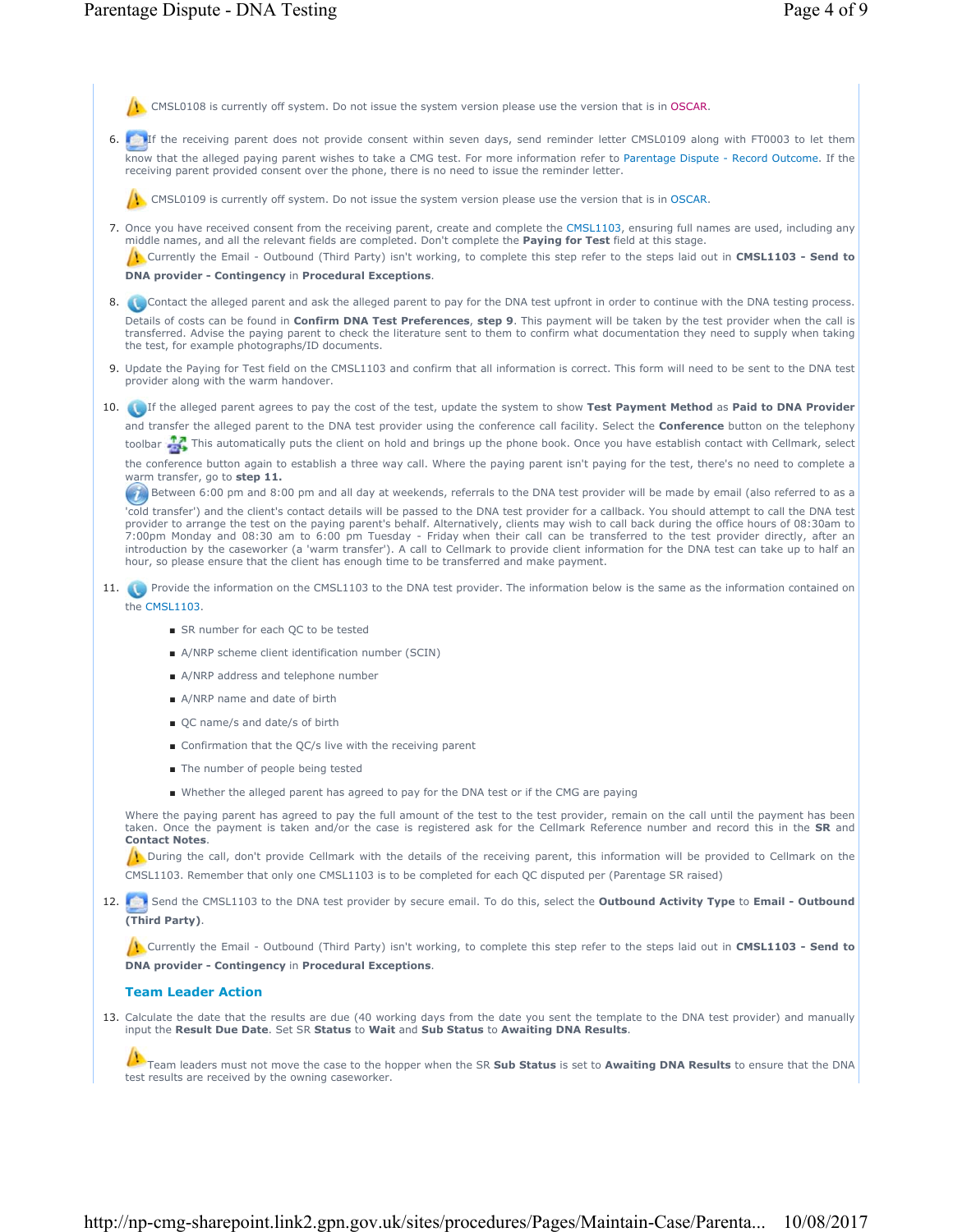## **Caseworker Action**

The DNA test provider may make contact before the 40 working day time limit has expired, this could be for a number of reasons, for more information refer to Contact from Test Provider in Procedural Exceptions.

14. The Wait Activity will automatically expire at the due date. The DNA results will be sent by secure email by the test provider and trigger a work item. Change the SR Status back to **In Progress** and the **Sub Status** to **DNA Test Result Review**. Log the result on the SR by accessing the drop-down menu in the field **DNA Test Provider** and record the DNA test result in the **Test Result** field. The system will generate an activity plan.

Currently Cellmark emails will be returned through the SPOC, so a work item doesn't currently generate.

- If the result is not available by the result due date the DNA test provider will provide an email update **Status** of **Result Pending**. The DNA 15. test provider will allow an extension to the due date in certain circumstances.
- If a result or update has not been provided by the due date, contact the DNA test provider to find out why, update **Sub Status** to **DNA**  16. **Provider Delay** and manually update the **Result Due Date**.

17. Add notes to explain the situation and why the DNA provider required extra time. Update the Parentage Dispute SR Sub Status to Result **Due Date Extension - TL** and inform your team leader.

Team Leader Action and Case Waiting

# **Team Leader Action and Case Waiting**

#### **Team Leader Action**

Assign the case group to yourself and manually edit the **Due Date** field to show the revised date. Update **Sub Status** to **Awaiting DNA**  1. **Results** and reassign the SR back to the caseworker.

### **Caseworker Action**

- Complete the following depending on whether case is a Private Test or Commission Test. For a Private Test complete **steps 3-6**, for a 2. Commission Test complete **step 7**.
- 3. Create a **Wait** activity to remind you to check if the results have been received by the revised due date.
- 4. Once the due date for the test result has been reached you should access the Parentage Dispute SR and check all parentage evidence to see if the result has been received. If the result has been provided check it to make sure that a court approved DNA test provider has been used.
- If a court approved provider was used then you will log the result on the SR by accessing the dropdown menu in the field **DNA Test** 5. **Provider**, select the approved test provider used by the alleged parent, and record the DNA test result in the **DNA Test Result** field. Ensure **Status** is **In Progress** and update **Sub Status** to **DNA Results Review**. For more information refer to Parentage Dispute - Record Outcome.
- 6. If no result was received or not arranged via a court approved test provider, log that the alleged parent has failed to comply and parentage will be assumed until evidence can be provided to prove otherwise. Within the SR, select the field **DNA Test Result** and select the option **NRP Non-Compliant**. For more information refer to Parentage Dispute - Record Outcome.
- Once the result is received record the DNA test result in the **DNA Test Result** field. Ensure **Status** is **In Progress** and update **Sub Status** 7. to **DNA Results Review**. For more information refer to Parentage Dispute - Record Outcome.

# **Commission Test - Contact from Cellmark during Wait period**

Whilst the case is in **Wait** for the results of a Commission Test, you may receive contact from Cellmark. For more information refer to Contact from Test Provider in the procedural exceptions tab.

Procedural Exceptions

#### NICMS replaces CMG in Northern Ireland

### DNA Single Points of Contact

The current DNA single points of contact (SPOC) are:

| Telephone number               |
|--------------------------------|
| VPN 78302 2646 or 01752 352646 |
| VPN 78302 2647 or 01752 352647 |
| VPN 78821 5189 or 01752 885189 |
|                                |
|                                |
|                                |

Emails should be sent to: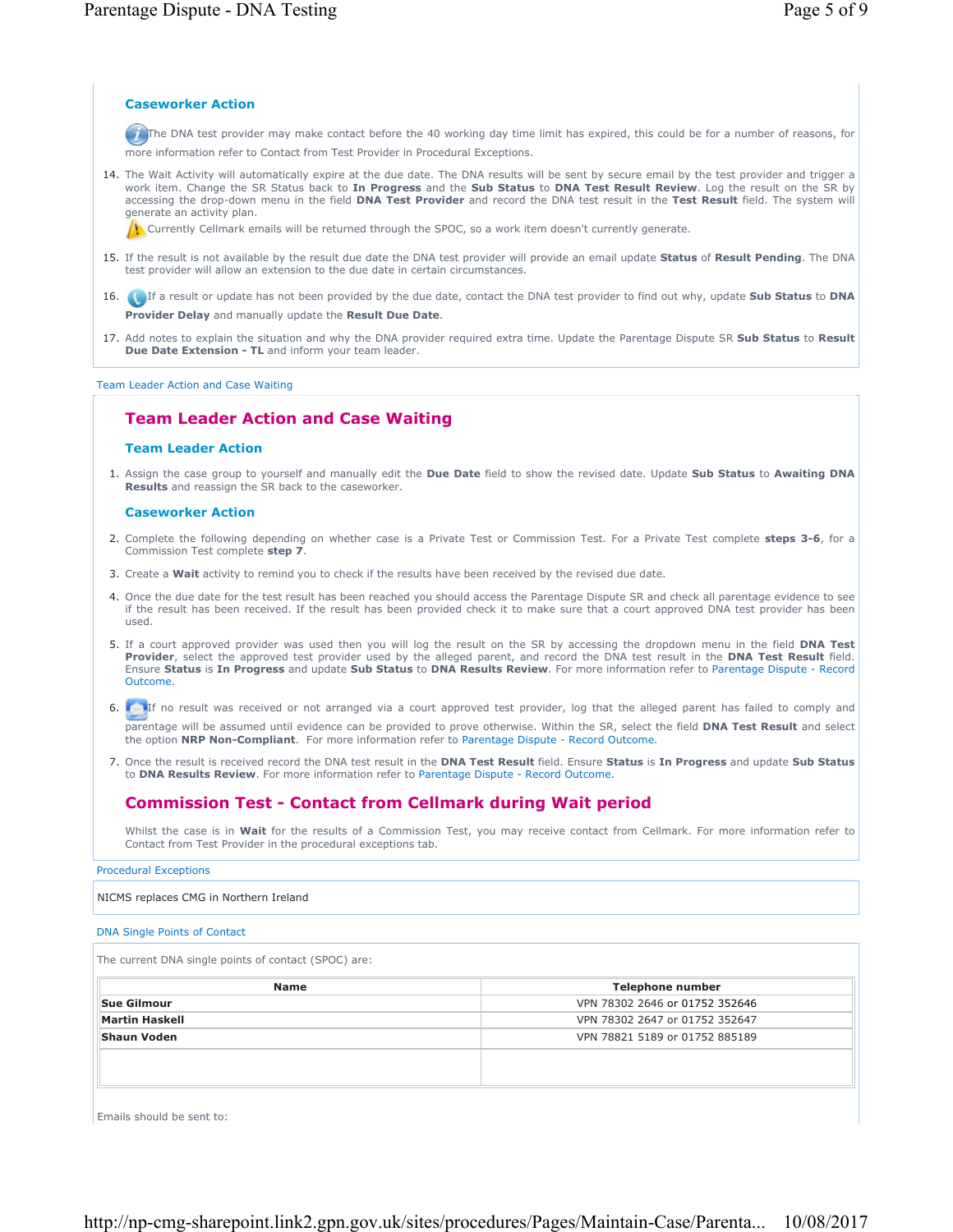## PLYMOUTHCSAC.2012PARENTAGESPOCTEAM@DWP.GSI.GOV.UK

## CMSL1103 - Send to DNA provider - Contingency

- 1. Complete **step 5** of **Commission Test** and save the completed CMSL1103 in your My Documents.
- Complete **steps 6-9** of **Commission Test**, during the telephone call to the DNA test provider, email the CMSL1103 to CMG PLYMOUTH 2. CSAC 2012 PARENTAGE SPOC TEAM.
- 3. Once the call has been completed, contact the SPOC to advise that the CMSL1103 can be forwarded on to the DNA test provider.
- 4. Return to **step 10** of **Commission test**.

## Contact from Test Provider

The purpose of this, is to provide guidance on the reasons why the DNA test provider may need to contact the Child Maintenance Service.

When the DNA test provider makes contact, it could be for a variety of reasons, this procedure will provide a general list of some of the most common reasons for contact from the provider.

The DNA test provider provides a website that allows caseworkers to view the status of the case. This can be used as long as the test provider's case number (not the CMG case number) is available. Enter the test provider's case number in the first field as directed and in the **Customer Name** field enter **Child Maintenance Service**.

The DNA test provider is set up on the system as a Third Party contact and when making contact will complete the relevant security checks.

When contact is received from the test provider, it's important to remember that the contact may result in delays and that a quick and accurate response to the test provider is provided to get the testing and/or case moving again.

For information on what reasons the test provider will get in contact see **Faulted Samples** and **Non Compliance** below.

# Non Compliance

# **Non Compliance**

The DNA test provider will also make contact if any non compliance is reported to them and pause the case at their end. When replying to the test provider, advise them to unpause the case. A discretionary extension of 30 days can be added to the timescale. The table below gives the most likely reports of non compliance:

| Non compliance reason                                                                                                                                                                      | <b>Action</b>                                                                                                                                                                                       |
|--------------------------------------------------------------------------------------------------------------------------------------------------------------------------------------------|-----------------------------------------------------------------------------------------------------------------------------------------------------------------------------------------------------|
| (Cold Handover)                                                                                                                                                                            | Paying Parent/Receiving Parent doesn't respond to contact Contact the client and establish whether DNA testing will continue:<br>• Continue - Warm transfer the client through to the test provider |
|                                                                                                                                                                                            | • No testing - Advise test provider that testing is no longer required.<br>Complete action in Parentage Dispute - Record Outcome                                                                    |
|                                                                                                                                                                                            | Where the client is a receiving parent and they don't want testing advise<br>that this could result in either the removal of the disputed child from their<br>case or the closure of the case.      |
| Paying Parent refuses to pay (Cold Handover)                                                                                                                                               | Contact the client and ask why the payment can't be made:                                                                                                                                           |
|                                                                                                                                                                                            | • Will pay - Conference call to the DNA test provider and remain on the call<br>until the payment is taken. For more information refer to step 7 of Parentage<br>Dispute - DNA Testing              |
|                                                                                                                                                                                            | • Wants to pay - Can't afford to pay at this time but will be able to shortly,<br>arrange to call the client on that date and warm transfer them to the DNA<br>test provider                        |
|                                                                                                                                                                                            | • Refuses to pay - Advise test provider that testing is no longer required.<br>Complete action in Parentage Dispute - Record Outcome                                                                |
| Paying parent/receiving parent fails to provide surgery/clinic Contact the client and establish why they haven't provided the test provider with<br>the surgery/clinic details:<br>details |                                                                                                                                                                                                     |
|                                                                                                                                                                                            | • Client has information - Warm transfer to the DNA test provider<br>. Client hasn't been able to obtain information - Consider waiting to allow<br>the information to be obtained                  |
|                                                                                                                                                                                            | • Client refuses to provide - Advise test provider that testing is no longer<br>required. Complete action in Parentage Dispute - Record Outcome                                                     |
|                                                                                                                                                                                            | Where the client is a receiving parent and they don't want testing advise<br>that this could result in either the removal of the disputed child from their<br>case or the closure of the case.      |
| date within 10 days                                                                                                                                                                        | Paying parent/receiving parent fails to provide appointment Contact the client and obtain the reasons why they haven't provided an<br>appointment date:                                             |
|                                                                                                                                                                                            | • Client has date - Warm transfer to the DNA test provider                                                                                                                                          |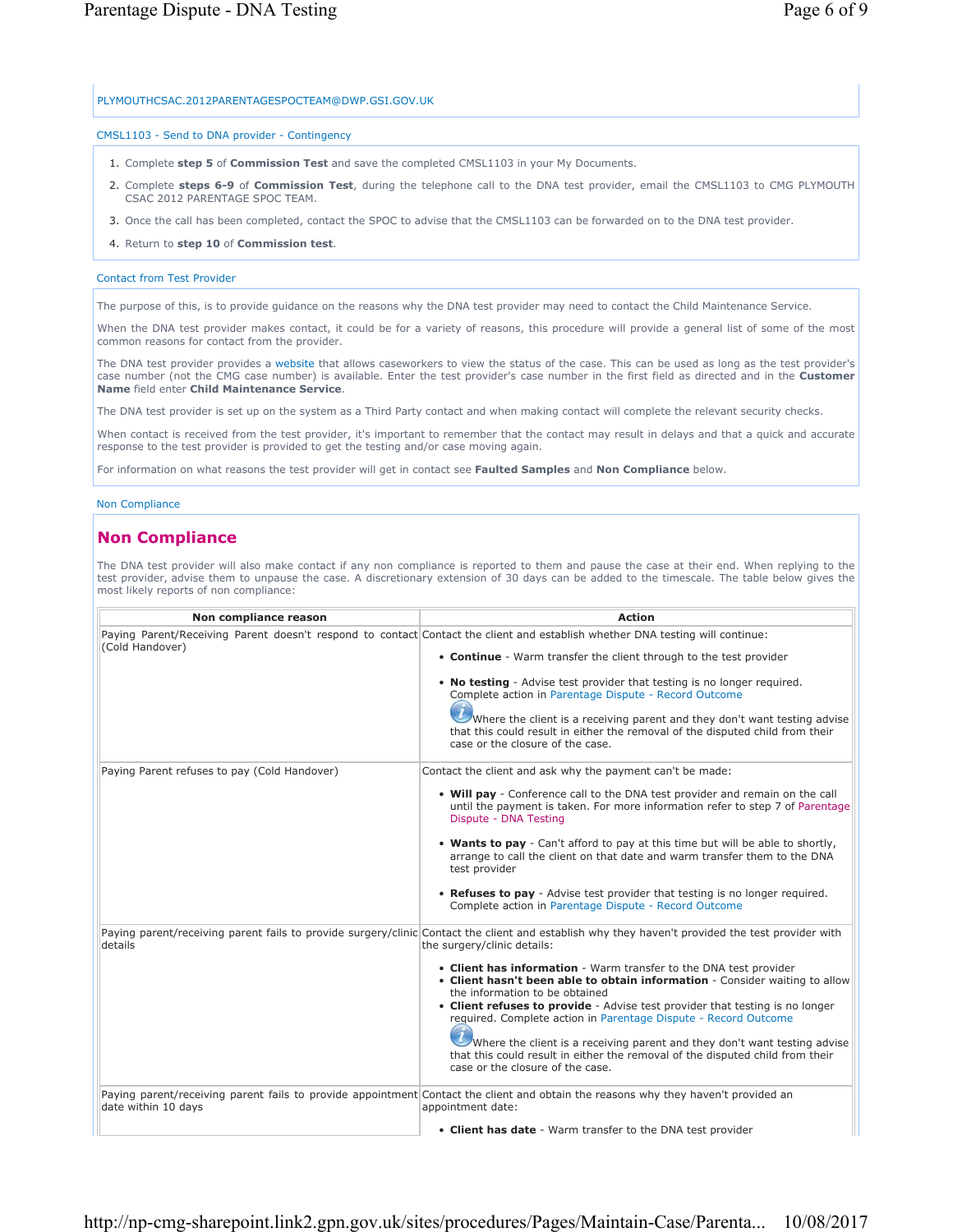|                      | • Client is still waiting for a confirmed date - Consider waiting to allow<br>the information to be obtained<br>• Client no longer wants a test - Advise test provider that testing is no<br>longer required. Complete action in Parentage Dispute - Record Outcome<br>Where the client is a receiving parent and they don't want testing advise<br>that this could result in either the removal of the disputed child from their<br>case or the closure of the case.                                                                                                                                                                                                                                                                                              |
|----------------------|--------------------------------------------------------------------------------------------------------------------------------------------------------------------------------------------------------------------------------------------------------------------------------------------------------------------------------------------------------------------------------------------------------------------------------------------------------------------------------------------------------------------------------------------------------------------------------------------------------------------------------------------------------------------------------------------------------------------------------------------------------------------|
| the appointment date | Paying parent test kit hasn't been returned five days from Contact the client and confirm whether the DNA test has been taken:<br>• Test taken - Warm transfer to the DNA test provider<br>• Test not taken - Confirm whether the client intends to rebook appointment<br>or whether they no longer want to take the test:<br><b>New Appointment</b> - Consider waiting to allow the test to be<br>taken<br><b>No longer wants a test</b> - advise test provider that testing is no<br>longer required. Complete action in Parentage Dispute - Record<br>Outcome<br>Where the client is a receiving parent and they don't want<br>testing advise that this could result in either the removal of the<br>disputed child from their case or the closure of the case. |

 $\hat{U}$  When it is determined that the testing is no longer required, advise the DNA test provider to destroy any samples they may be holding.

 $\bm{\nu}$ Ensure that all action taken during this procedure is accurately recorded on both the SR notes and the Case notes.

## Faulted Samples

# **Faulted Samples**

Below is a list of faulted samples that will result in the test provider making contact

| <b>Fault Type</b>                                                               | <b>Action</b>                                                                                                                                                                                                                                                                                                 |
|---------------------------------------------------------------------------------|---------------------------------------------------------------------------------------------------------------------------------------------------------------------------------------------------------------------------------------------------------------------------------------------------------------|
| declaration form (SDF)                                                          | DNA donors name and signature not on the signed Test provider will contact to advise that SDF will be reissued to donor, if SDF isn't<br>returned, testing will need to be redone.                                                                                                                            |
| Donors name has discrepancy (not due to spelling errors) See below<br>see below |                                                                                                                                                                                                                                                                                                               |
| held on test provider's system                                                  | Test provider will contact to advise of the discrepancy and seek confirmation of<br>. Name on the DNA sample and SDF different to that the correct name. If the confirmed name is different to that on the SDF, then this<br>confirmation must be provided to the test provider in writing                    |
| <b>SDF</b>                                                                      | Test provider will contact to advise of the discrepancy and ask if both names can<br>. Name on the DNA sample is different to that on the be used. If the only one name can be used a new sample will need to be taken                                                                                        |
| • Name of donor not on test provider's system                                   | Test provider will contact to confirm that the donor is to be tested. Test provider<br>will require confirmation.                                                                                                                                                                                             |
| held on test provider's system                                                  | Date of Birth on the DNA sample and SDF is different to that Test provider will contact to advise of the discrepancy and seek confirmation of<br>the correct date of birth. If the confirmed name is different to that on the SDF.<br>then this confirmation must be provided to the test provider in writing |
| to that on the DNA sample                                                       | Date of Birth on SDF and test provider's system is different Test provider will contact to advise of the discrepancy. Test provider will require<br>written confirmation of the correct date of birth                                                                                                         |
| No Donor Date of Birth                                                          | Test provider will contact to advise that no date of birth is present and ask for one<br>to be provided.                                                                                                                                                                                                      |
| Bone Marrow or Blood Transfusion box ticked.                                    | Test provider will contact to advise of the Bone Marrow or Blood Transfusion box<br>being checked. Caseworker will need to confirm that this is correct with the donor<br>and if it was a blood transfusion confirm the date of the transfusion and provide it<br>to the test provider.                       |
| No donor signature on SDF but signature on sample                               | Test provider will contact to advise that SDF will be reissued to donor                                                                                                                                                                                                                                       |
| mother                                                                          | Childs SDF has been signed by someone other than the Test provider will contact to advise and confirm who the correct signatory should<br>be. Test provider will send form to the mother to obtain signature.                                                                                                 |
| Incomplete address in on the child's SDF                                        | Test provider will use the mother's address and will only contact if no address is<br>present                                                                                                                                                                                                                 |
| Duplicate sample received                                                       | Test provider will contact to confirm whether this sample needs to be tested                                                                                                                                                                                                                                  |
| Cancelled case, sample received                                                 | Test provider will contact to confirm whether the sample needs to be tested, if the<br>decision is to test this, the test provider will need confirmation in writing.                                                                                                                                         |

These will need to be investigated and in some scenarios, contact will need to be made with the relevant party to obtain the information on behalf of the DNA test provider. Record these contacts in both the service request (SR) and Case notes. If necessary seek further guidance from the single point of contact (SPOC) for DNA testing.